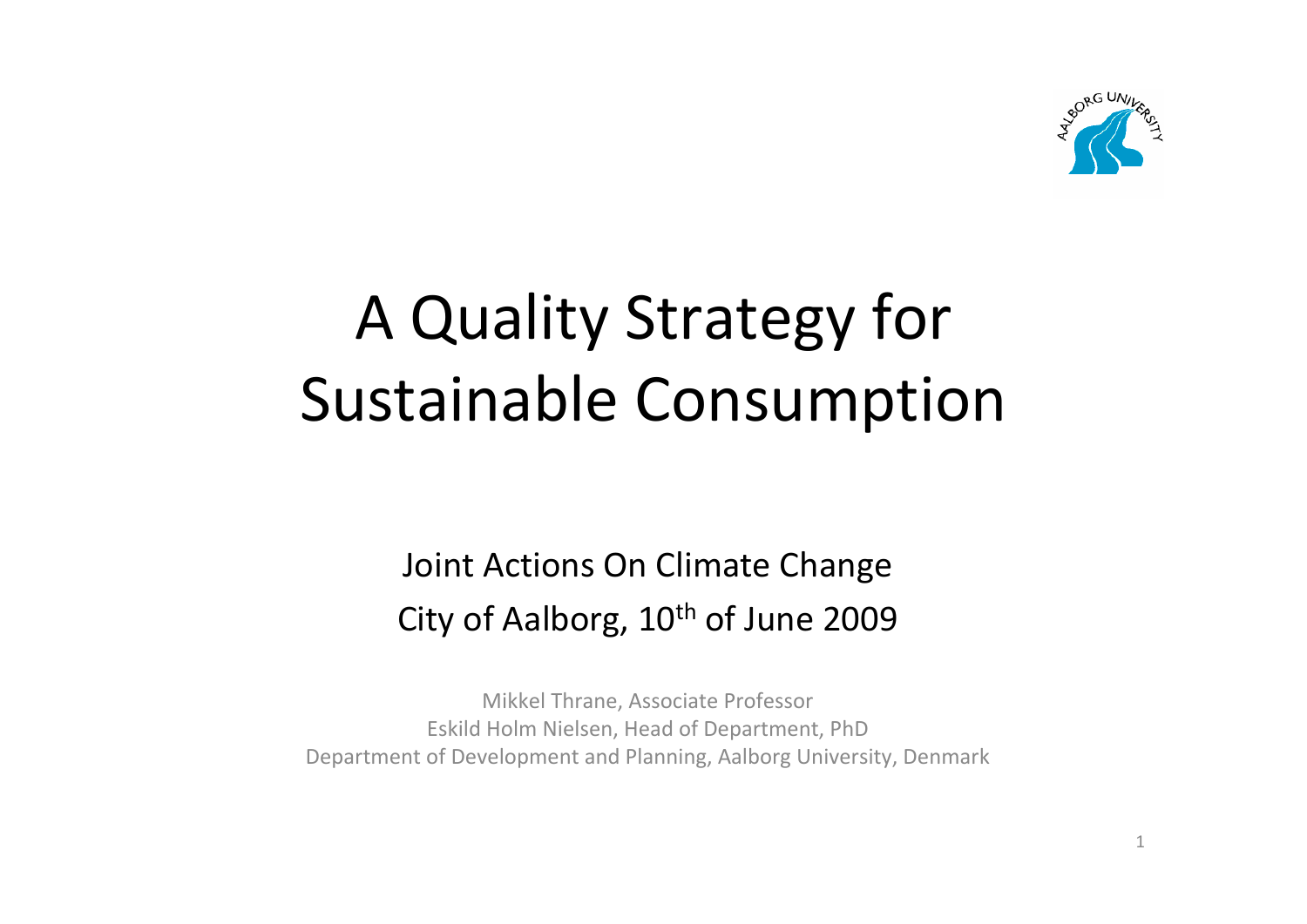## What is the Problem?

#### Impact <sup>=</sup> Population\*Affluence\*Technology

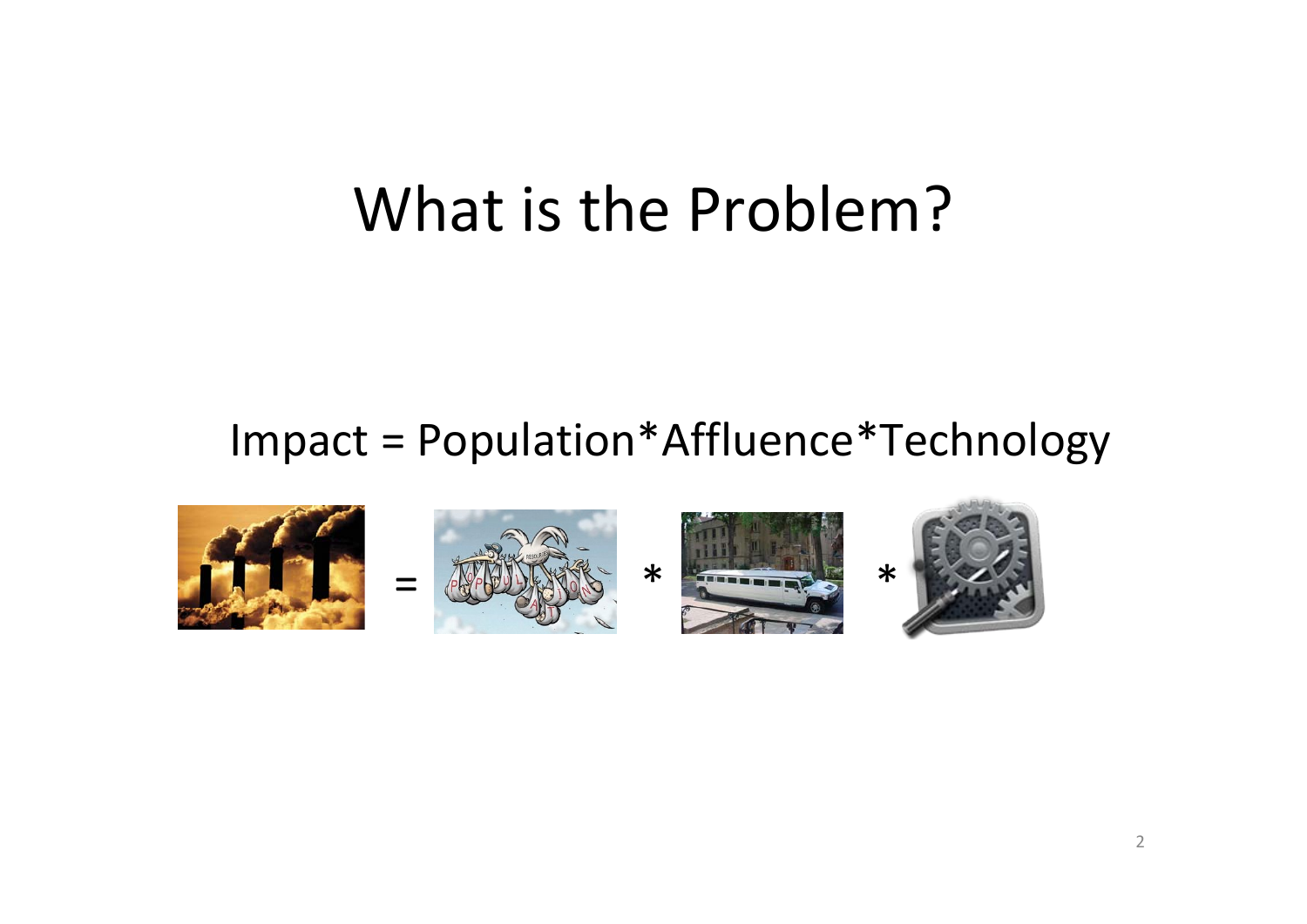## What is the Solution?



Reduce environmental burdenper functional unit

Reduce environmental burdenper monetary value

Cleaner technologies Cleaner technologies & products & products

Quality strategy Quality strategy (higher price, more (higher price, more labor intensive) labor intensive)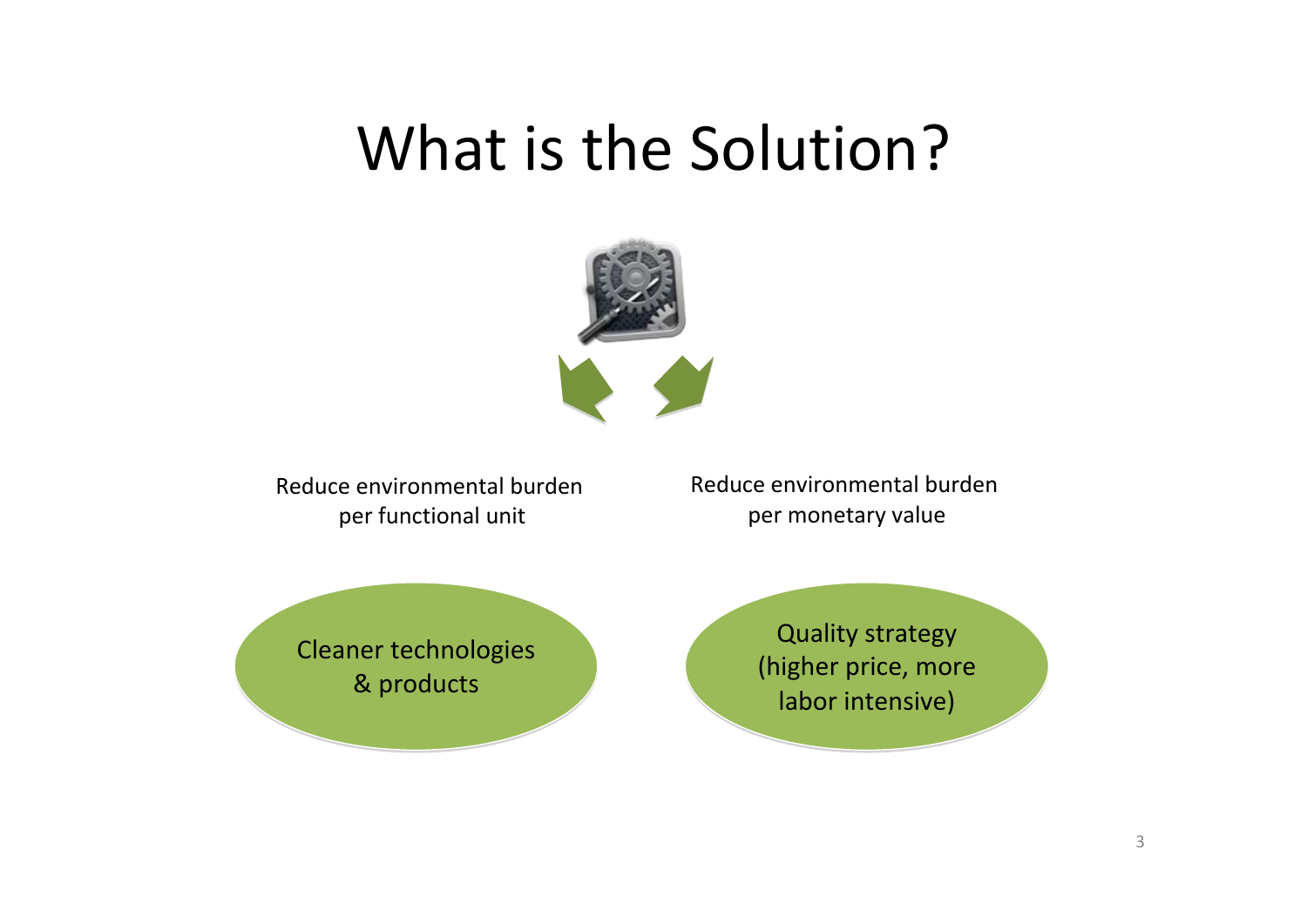# Why quality products?

- It reduces the environmental impact per monetary value (less marginal spending)
- Quality products tend to bind more labor
	- ‐ B&O television (design, marketing, innovation)
	- ‐Toyota Prius (innovation, design, functionality)
	- ‐Quality air dried ham or quality cheese (maturing, storing)
	- ‐ Good quality organic coffee (certification, labelling, information, more manual labor for growing)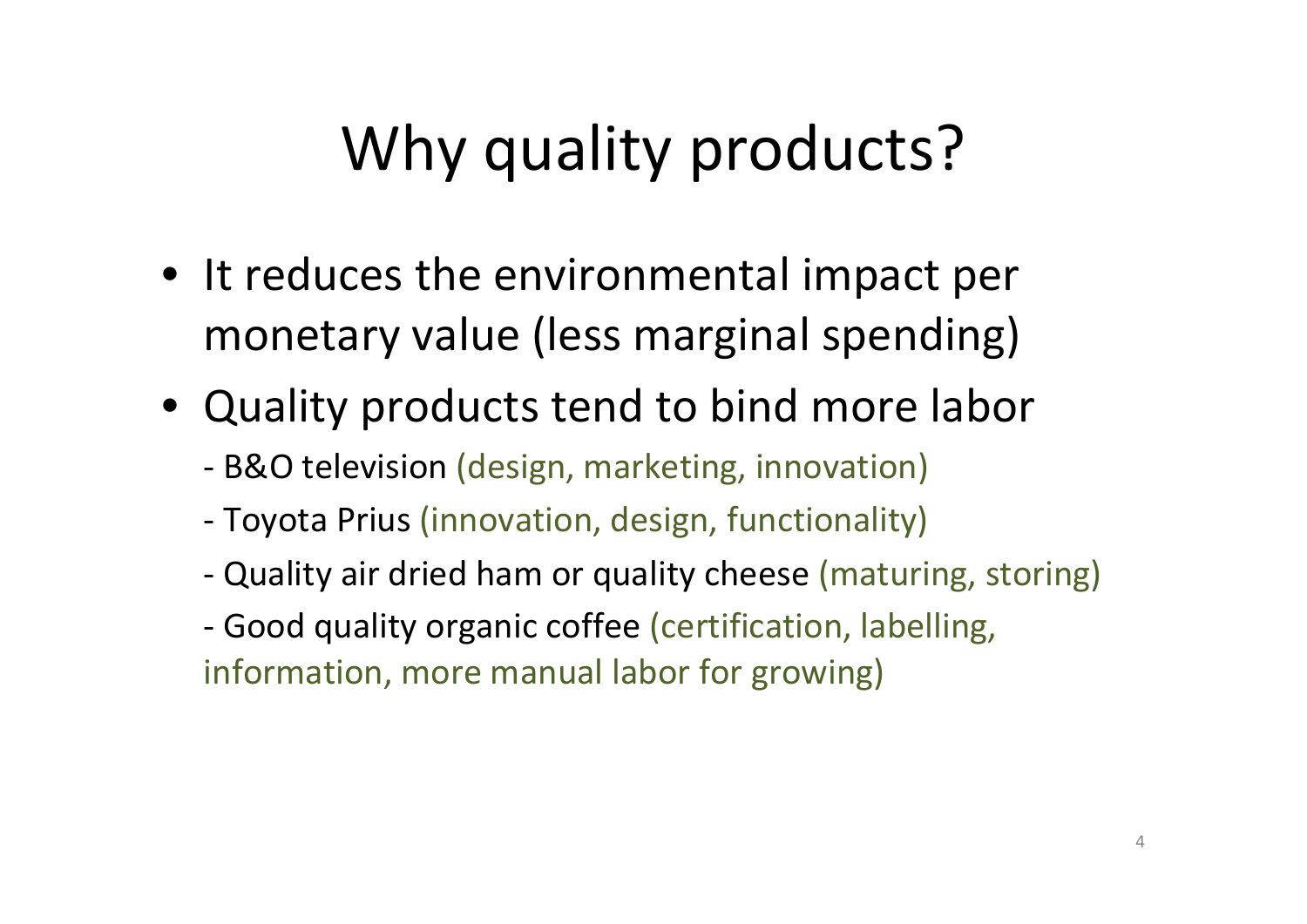Case studies (only wine now)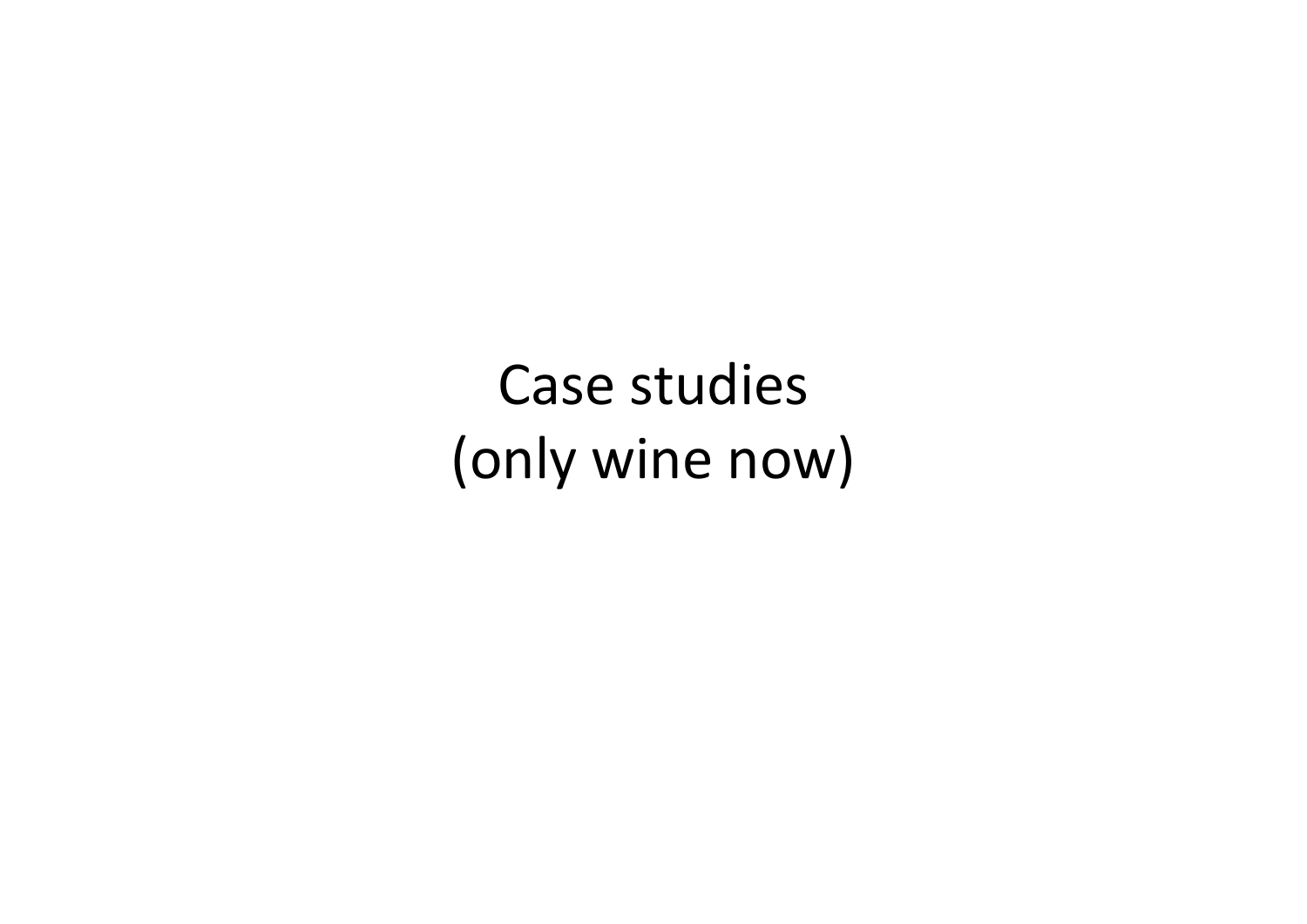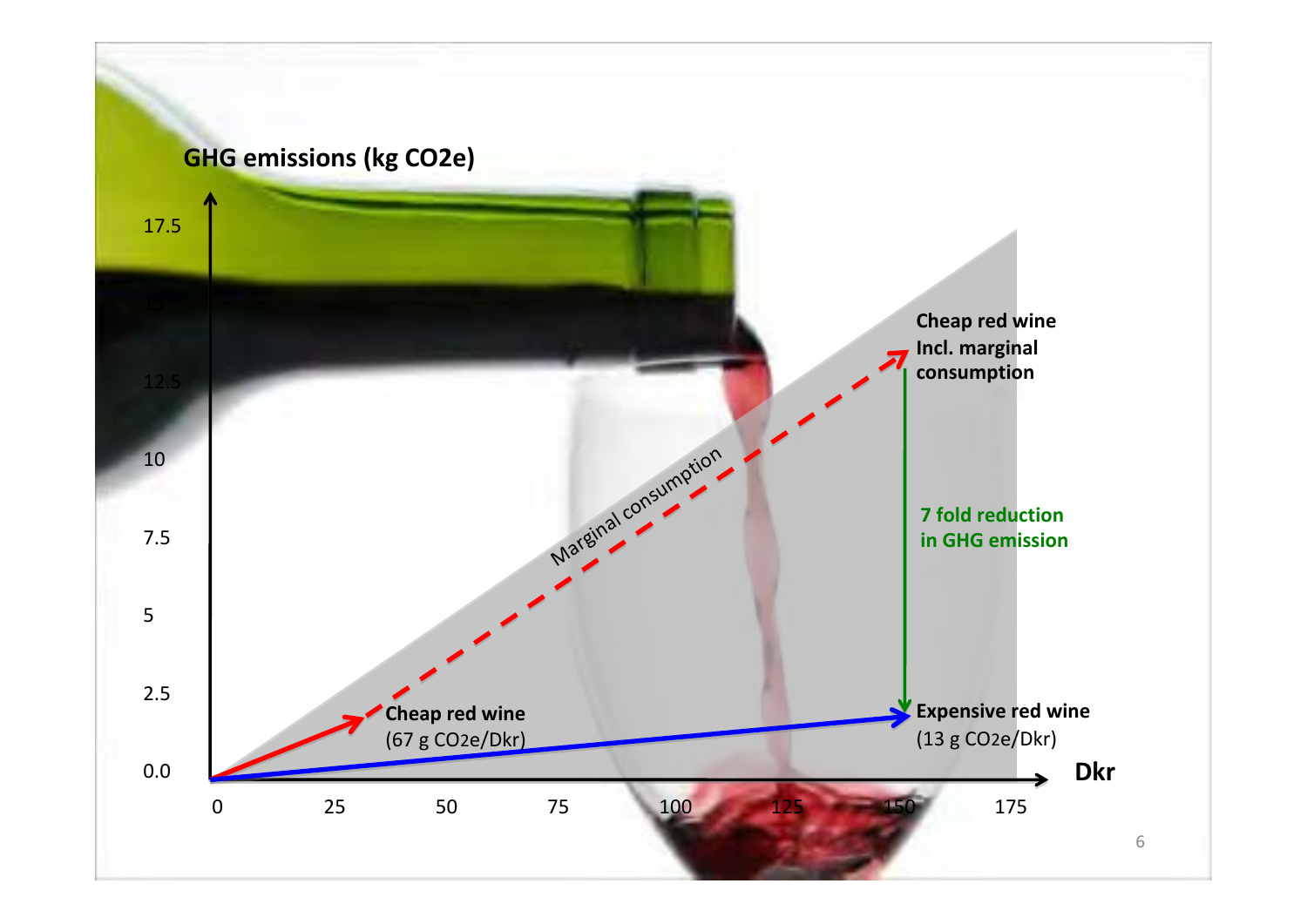# Limitations of <sup>a</sup> quality strategy

- Quality products may represent higher environmental burdens per kg
- The strategy is mainly relevant for 'wealthy' consumers
- $\bullet$  It may trigger an increase in 2<sup>nd</sup> order consumption
- It does not always bind more labor
- It can be difficult to implement <sup>a</sup> QS (governance perspective)

And…

- The strategy becomes counter productive if (or when) marginal consumption is used to e.g. insulate your house
- For non‐food products, expensive quality products may represent lower life cycle costs (It is expensive to be poor!)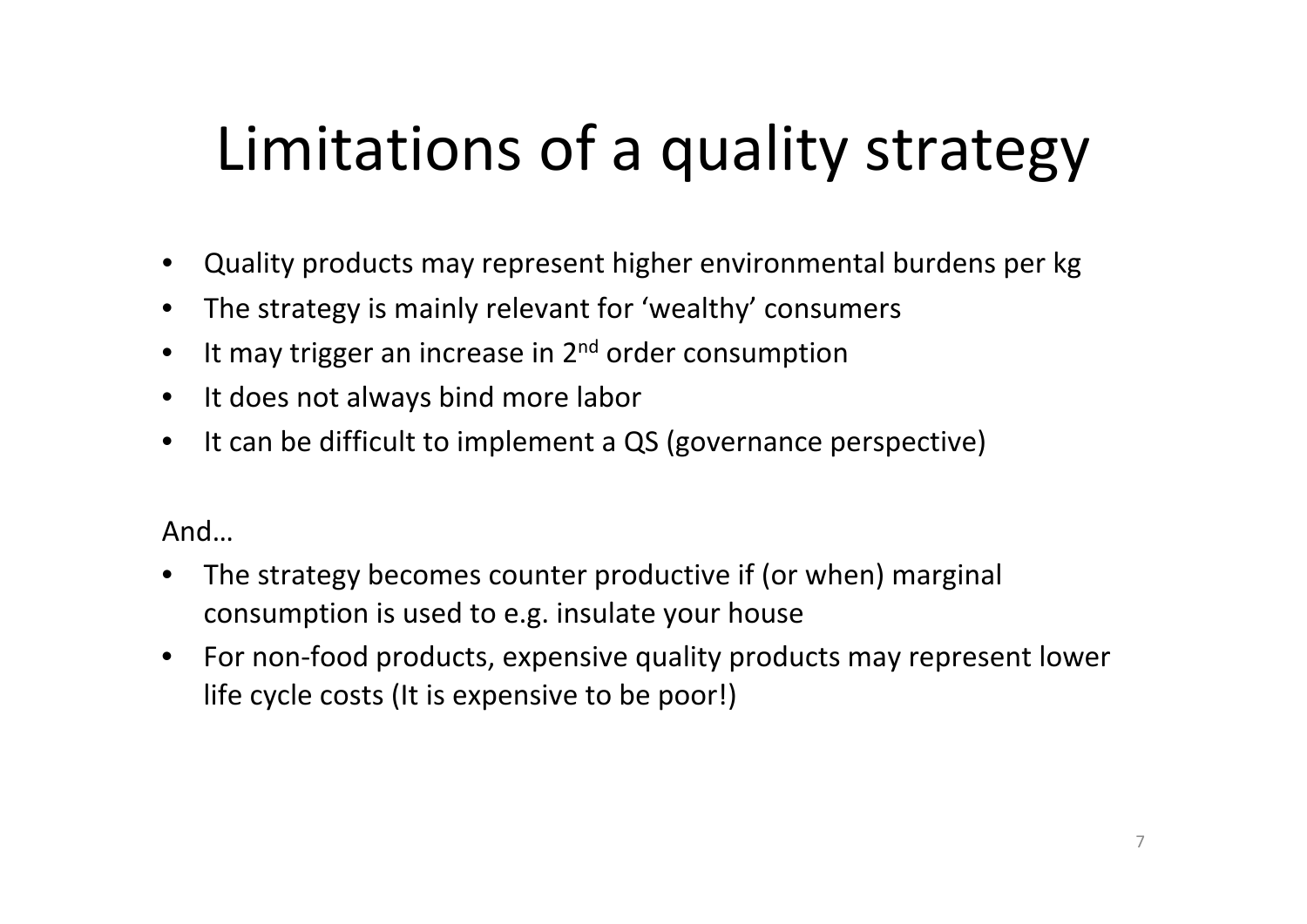# But

- It is still relevant to measures environmental load per monetary value
- There is <sup>a</sup> great potential in <sup>a</sup> QS for sustainable development
	- It may reduce impacts (GHG emissions) with several factors in some cases
	- It is likely to tie more labor per functional unit (due to higher service content)
- For food products it may even have positive side effects on health

And,

• Very little research conducted in this area – we wonder why!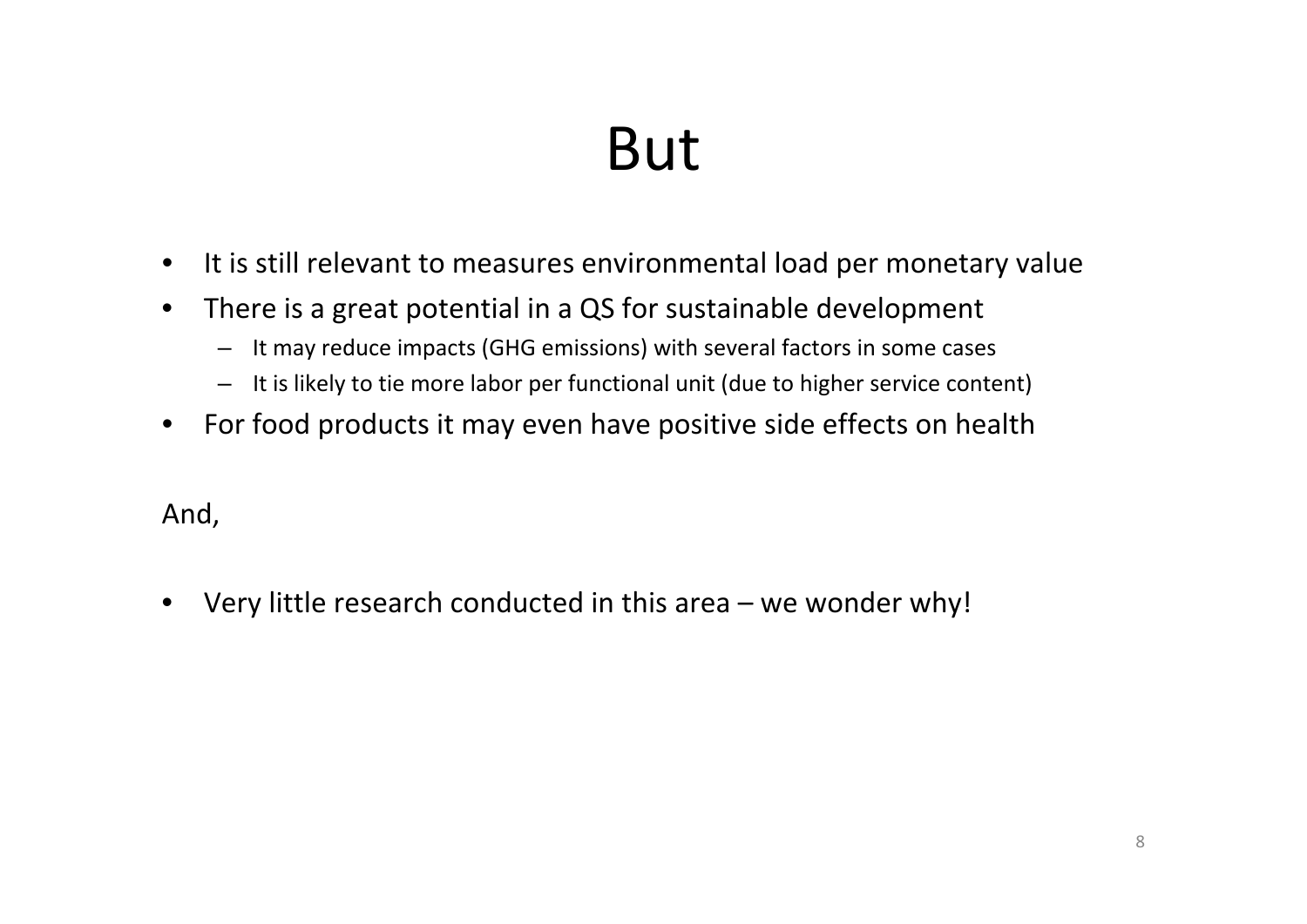#### Extra slides for discussion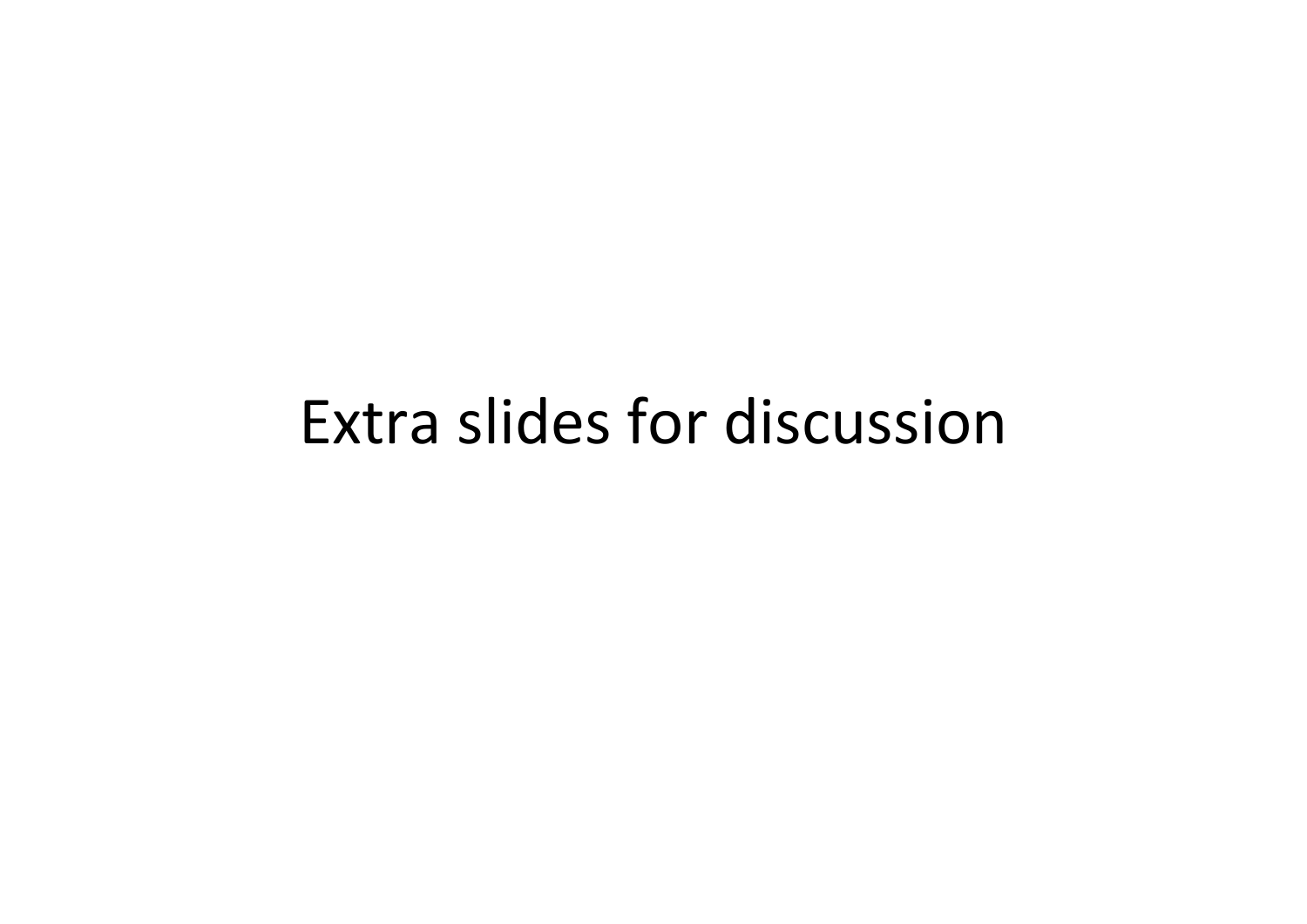### Expressed as vectors

#### **Environmental load**